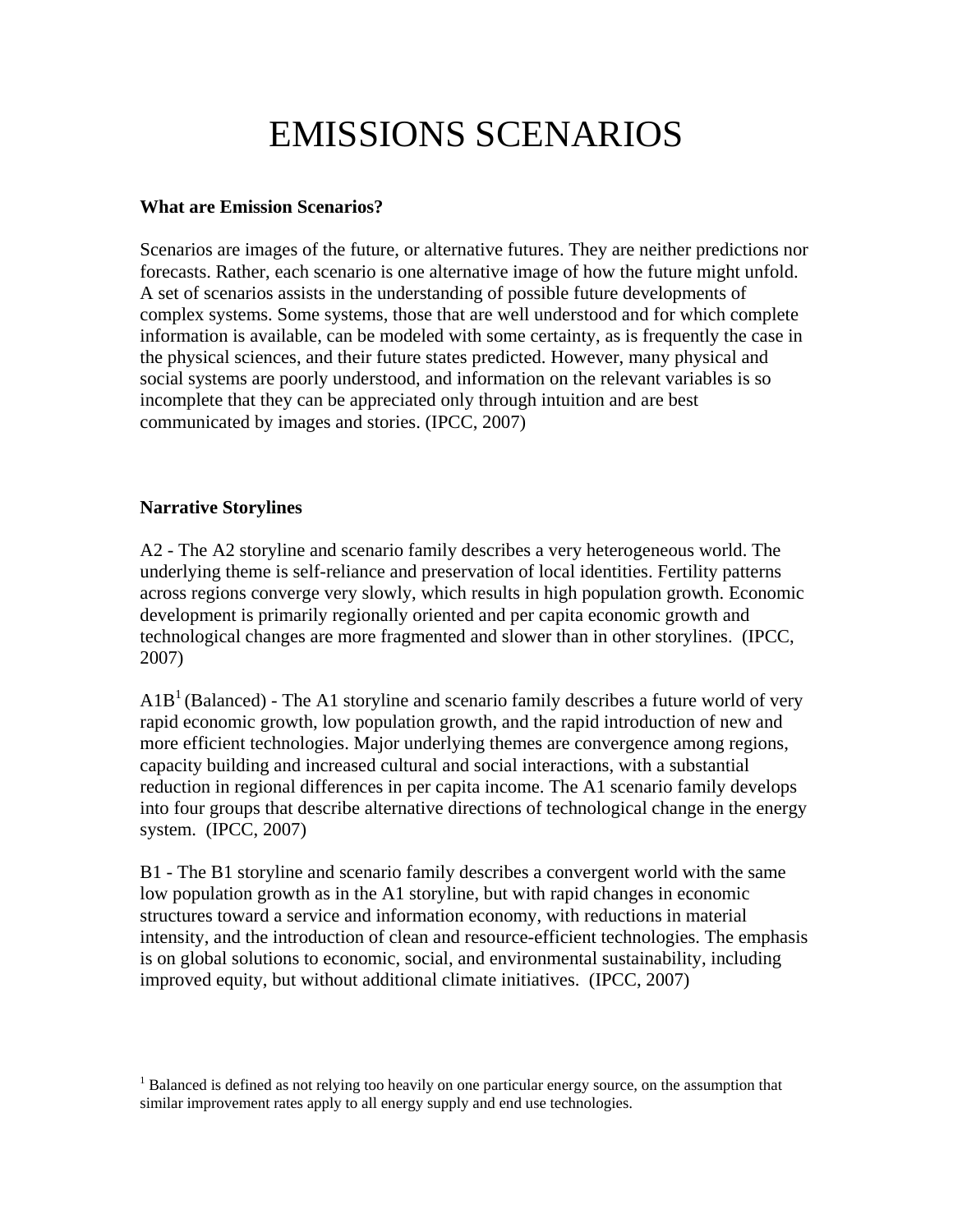#### **Schematic illustration of SRES scenarios**



The four scenario "families" are illustrated, very simplistically, as branches of a two-dimensional tree. In reality, the four scenario families share a space of a much higher dimensionality given the numerous assumptions needed to define any given scenario in a particular modeling approach. The schematic diagram illustrates that the scenarios build on the main driving forces of GHG emissions. Each scenario family is based on a common specification of some of the main driving forces. (IPCC, 2007)



Solid lines are multi-model global averages of surface warming (relative to 1980–1999) for the scenarios A2, A1B and B1, shown as continuations of the 20th century simulations. Shading denotes the  $\pm 1$  standard deviation range of individual model annual averages. The orange line is for the experiment where concentrations were held constant at year 2000 values. The grey bars at right indicate the best estimate (solid line within each bar) and the likely range assessed for the six SRES marker scenarios. The assessment of the best estimate and likely ranges in the grey bars includes the AOGCMs in the left part of the figure, as well as results from a hierarchy of independent models and observational constraints. (IPCC, 2007)